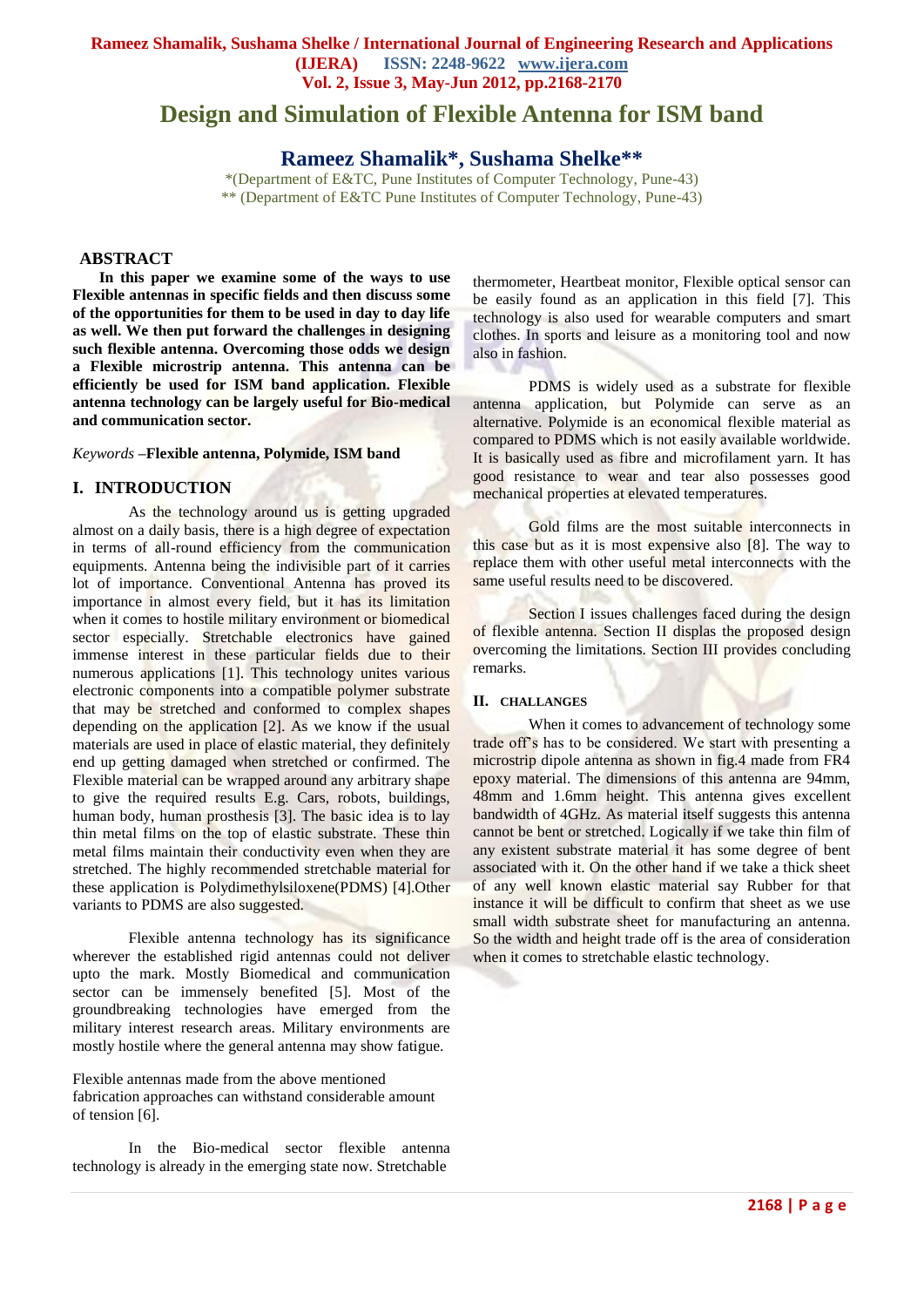### **Rameez Shamalik, Sushama Shelke / International Journal of Engineering Research and Applications (IJERA) ISSN: 2248-9622 www.ijera.com Vol. 2, Issue 3, May-Jun 2012, pp.2168-2170**





**Fig.4 a) Design of Microstrip Dipole b) Results in HFSS**

We then present a same FR4 epoxy substrate dipole antenna with only 1mm thickness with other dimensions same as before. Same is to be done for an elastic substrate to make it flexible. But as shown in Fig.5 its performance completely degrades due to reduction in its thickness.



**Fig.5 Inefficient Return Loss due to reduction in height**

#### **III. PROPOSED DESIGN**

We propose a design of printed dipole antenna using Polymide as a substrate. This antenna is flexible due to the use of Polymide. Polymide has dielectctric constant 4.6 which is similar to FR4 material used in previous design.



### **Fig.6 Current distribution of Printed Dipole with Polymide substrate**

The dimensions of antenna shown in fig. 6 are given by 56mm, 35mm and .25mm, The thickness of the antenna is unbelievably low at just .25mm. This has been made possible with the help of quarter wave impedance matching. The width of the dipole strips is just 1mm. There is no ground plane required for this antenna as the second pole of the dipole acts as one.



**Fig.7 a) Return loss b) VSWR**

As the fig 7 suggests the return loss and VSWR falls exactly at the required ranges below -10 and 2 respectively at 2.4GHz which is an ISM band frequency. ISM band being Industrial, Scientific and medical band this antenna withholds its significance in all three important fields mentioned above. Most importantly it's a free band to use so cost saving is an added advantage in this case.